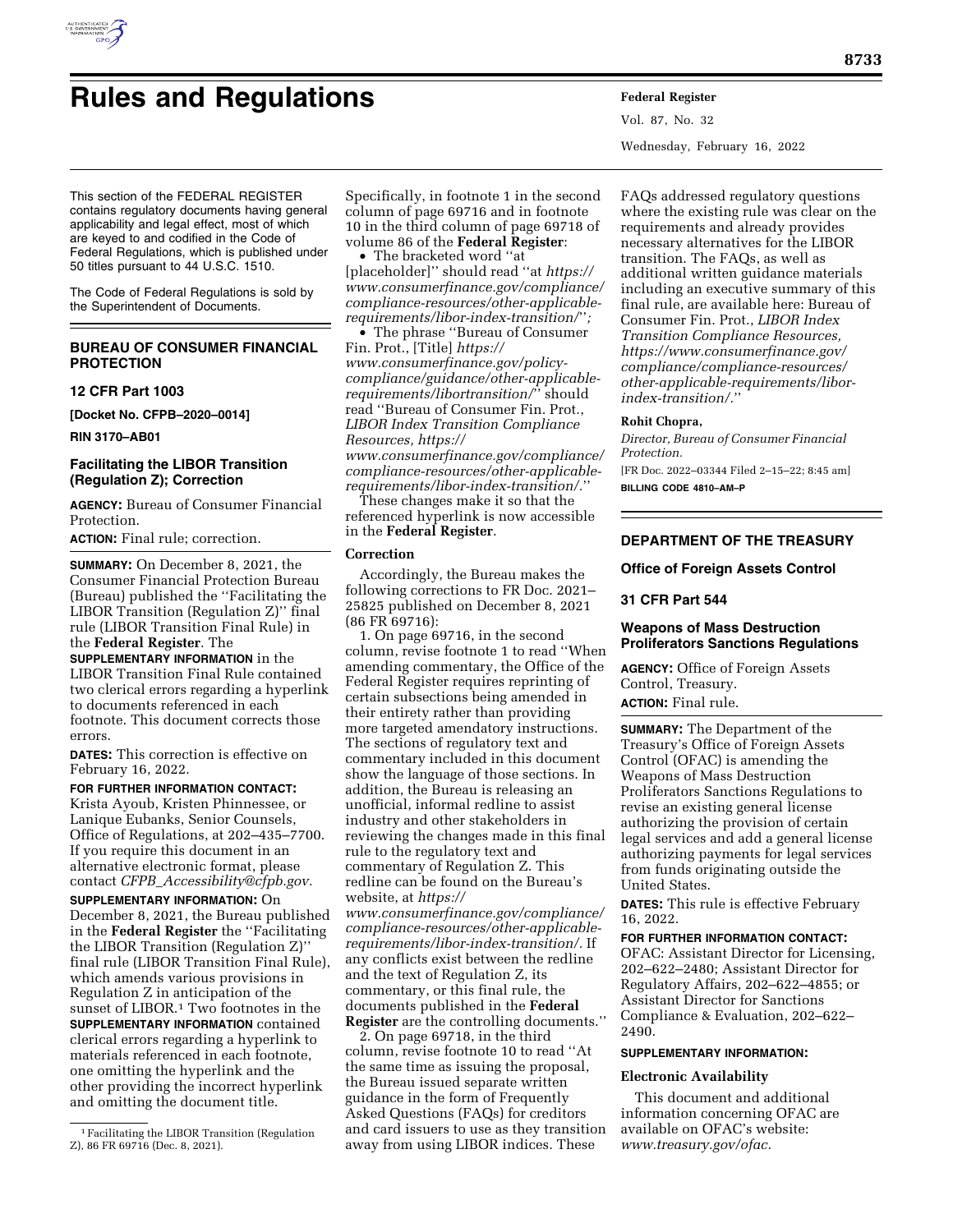### **Background**

On April 13, 2009, OFAC issued the Weapons of Mass Destruction Proliferators Sanctions Regulations, 31 CFR part 544 (74 FR 16771, April 13, 2009) (the ''Regulations''), to implement Executive Order (E.O.) 13382 of June 28, 2005, ''Blocking Property of Weapons of Mass Destruction Proliferators and Their Supporters'' (70 FR 38567, July 1, 2005). OFAC is amending the Regulations with respect to payments for legal services as set forth in more detail below.

Section 544.507 of the Regulations authorizes U.S. persons to provide certain legal services to or on behalf of persons whose property and interests in property are blocked pursuant to § 544.201(a) provided that all receipts of payment of professional fees and reimbursement of incurred expenses must be specifically licensed. OFAC is revising § 544.507 to remove the requirement that all receipts of payment of professional fees and reimbursement of incurred expenses must only be specifically licensed and to otherwise update language throughout the section so that § 544.507 conforms with the legal services general license in other sanctions programs. OFAC is also redesignating § 544.508 as § 544.509 and adding a new general license at § 544.508 authorizing a permissible payment mechanism for legal services without the need for a specific license. Specifically, new § 544.508 authorizes payments from funds originating outside the United States and that do not come from a U.S. person or any person whose property and interests in property are blocked, other than the person on whose behalf the authorized legal services are provided. This payment mechanism has previously been incorporated into the regulations for a number of other sanctions programs.

#### **Public Participation**

Because the Regulations involve a foreign affairs function, the provisions of E.O. 12866 of September 30, 1993, ''Regulatory Planning and Review'' (58 FR 51735, October 4, 1993), and the Administrative Procedure Act (5 U.S.C. 553) requiring notice of proposed rulemaking, opportunity for public participation, and delay in effective date are inapplicable. Because no notice of proposed rulemaking is required for this rule, the Regulatory Flexibility Act (5 U.S.C. 601–612) does not apply.

## **Paperwork Reduction Act**

The collections of information related to the Regulations are contained in 31 CFR part 501 (the ''Reporting,

Procedures and Penalties Regulations''). Pursuant to the Paperwork Reduction Act of 1995 (44 U.S.C. 3507), those collections of information have been approved by the Office of Management and Budget under control number 1505– 0164. An agency may not conduct or sponsor, and a person is not required to respond to, a collection of information unless the collection of information displays a valid control number.

#### **List of Subjects in 31 CFR Part 544**

Administrative practice and procedure, Banks, Banking, Blocking of assets, Credit, Foreign trade, Legal services, Penalties, Proliferation, Reporting and recordkeeping requirements, Sanctions, Securities, Services, Weapons of mass destruction.

For the reasons set forth in the preamble, OFAC amends 31 CFR part 544 as follows:

# **PART 544—WEAPONS OF MASS DESTRUCTION PROLIFERATORS SANCTIONS REGULATIONS**

■ 1. The authority citation for part 544 continues to read as follows:

**Authority:** 3 U.S.C. 301; 31 U.S.C. 321(b); 50 U.S.C. 1601–1651, 1701–1706; Pub. L. 101–410, 104 Stat. 890, as amended (28 U.S.C. 2461 note); E.O. 12938, 59 FR 59099, 3 CFR, 1994 Comp., p. 950; E.O. 13094, 63 FR 40803, 3 CFR, 1998 Comp., p. 200; E.O. 13382, 70 FR 38567, 3 CFR, 2005 Comp., p. 170.

## **Subpart E—Licenses, Authorizations, and Statements of Licensing Policy**

■ 2. Revise § 544.507 to read as follows:

#### **§ 544.507 Provision of certain legal services.**

(a) The provision of the following legal services to or on behalf of persons whose property and interests in property are blocked pursuant to § 544.201(a) is authorized, provided that any receipt of payment of professional fees and reimbursement of incurred expenses must be authorized pursuant to § 544.508, which authorizes certain payments for legal services from funds originating outside the United States; via specific license; or otherwise pursuant to this part:

(1) Provision of legal advice and counseling on the requirements of and compliance with the laws of the United States or any jurisdiction within the United States, provided that such advice and counseling are not provided to facilitate transactions in violation of this part;

(2) Representation of persons named as defendants in or otherwise made parties to legal, arbitration, or

administrative proceedings before any U.S. Federal, state, or local court or agency;

(3) Initiation and conduct of legal, arbitration, or administrative proceedings before any U.S. Federal, state, or local court or agency;

(4) Representation of persons before any U.S. Federal, state, or local court or agency with respect to the imposition, administration, or enforcement of U.S. sanctions against such persons; and

(5) Provision of legal services in any other context in which prevailing U.S. law requires access to legal counsel at public expense.

(b) The provision of any other legal services to or on behalf of persons whose property and interests in property are blocked pursuant to § 544.201(a), not otherwise authorized in this part, requires the issuance of a specific license.

(c) U.S. persons do not need to obtain specific authorization to provide related services, such as making filings and providing other administrative services, that are ordinarily incident to the provision of services authorized by paragraph (a) of this section. Additionally, U.S. persons who provide services authorized by paragraph (a) of this section do not need to obtain specific authorization to contract for related services that are ordinarily incident to the provision of those legal services, such as those provided by private investigators or expert witnesses, or to pay for such services. *See* § 544.404.

(d) Entry into a settlement agreement or the enforcement of any lien, judgment, arbitral award, decree, or other order through execution, garnishment, or other judicial process purporting to transfer or otherwise alter or affect property or interests in property blocked pursuant to § 544.201(a) is prohibited unless licensed pursuant to this part.

**Note 1 to § 544.507.** Pursuant to part 501, subpart E, of this chapter, U.S. persons seeking administrative reconsideration or judicial review of their designation or the blocking of their property and interests in property may apply for a specific license from the Office of Foreign Assets Control (OFAC) to authorize the release of certain blocked funds for the payment of professional fees and reimbursement of incurred expenses for the provision of such legal services where alternative funding sources are not available.

## **§ 544.508 [Redesignated as § 544.509]**

- 3. Redesignate § 544.508 as § 544.509.
- $\blacksquare$  4. Add new § 544.508 to subpart E to read as follows: